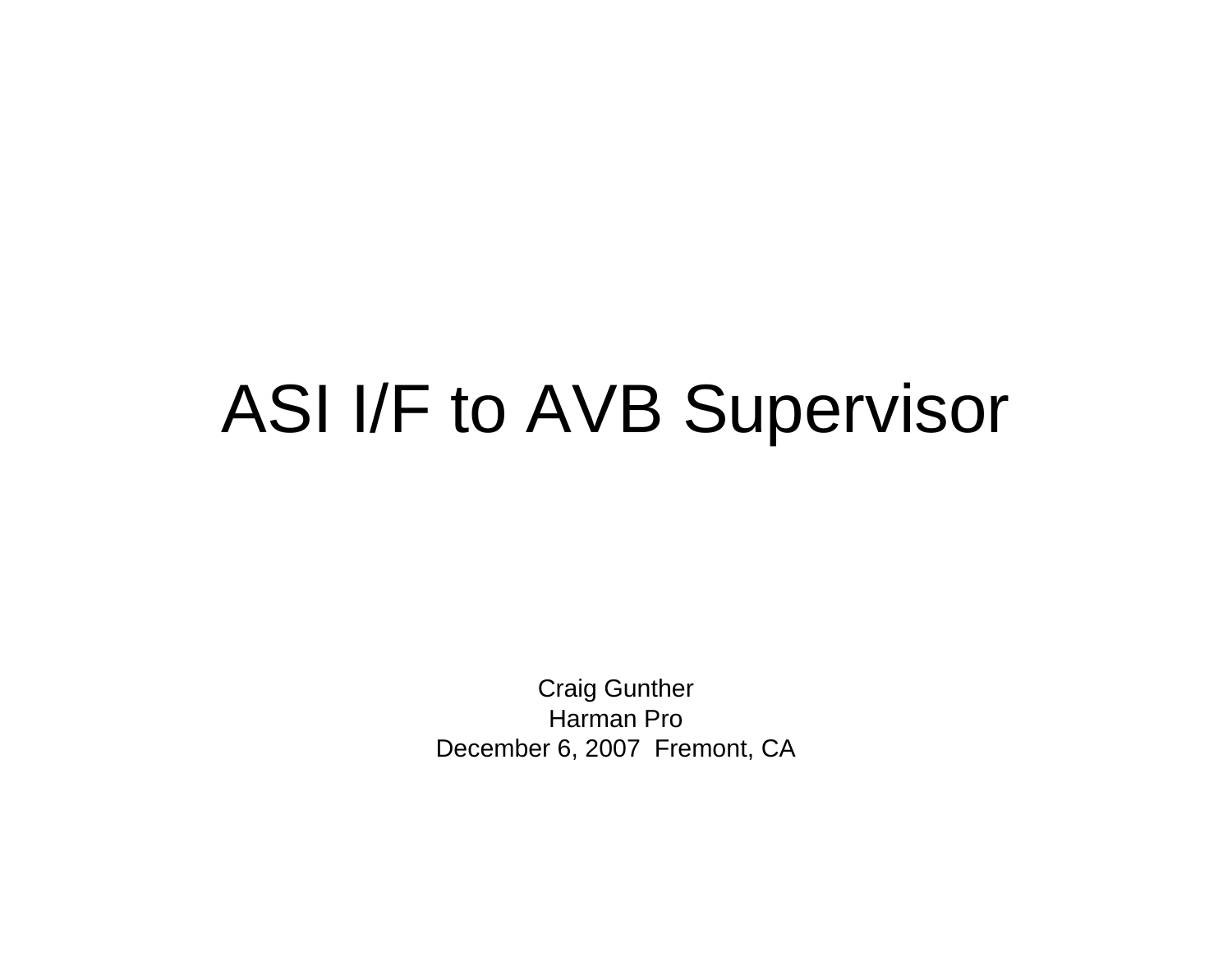## Pieces & Parts